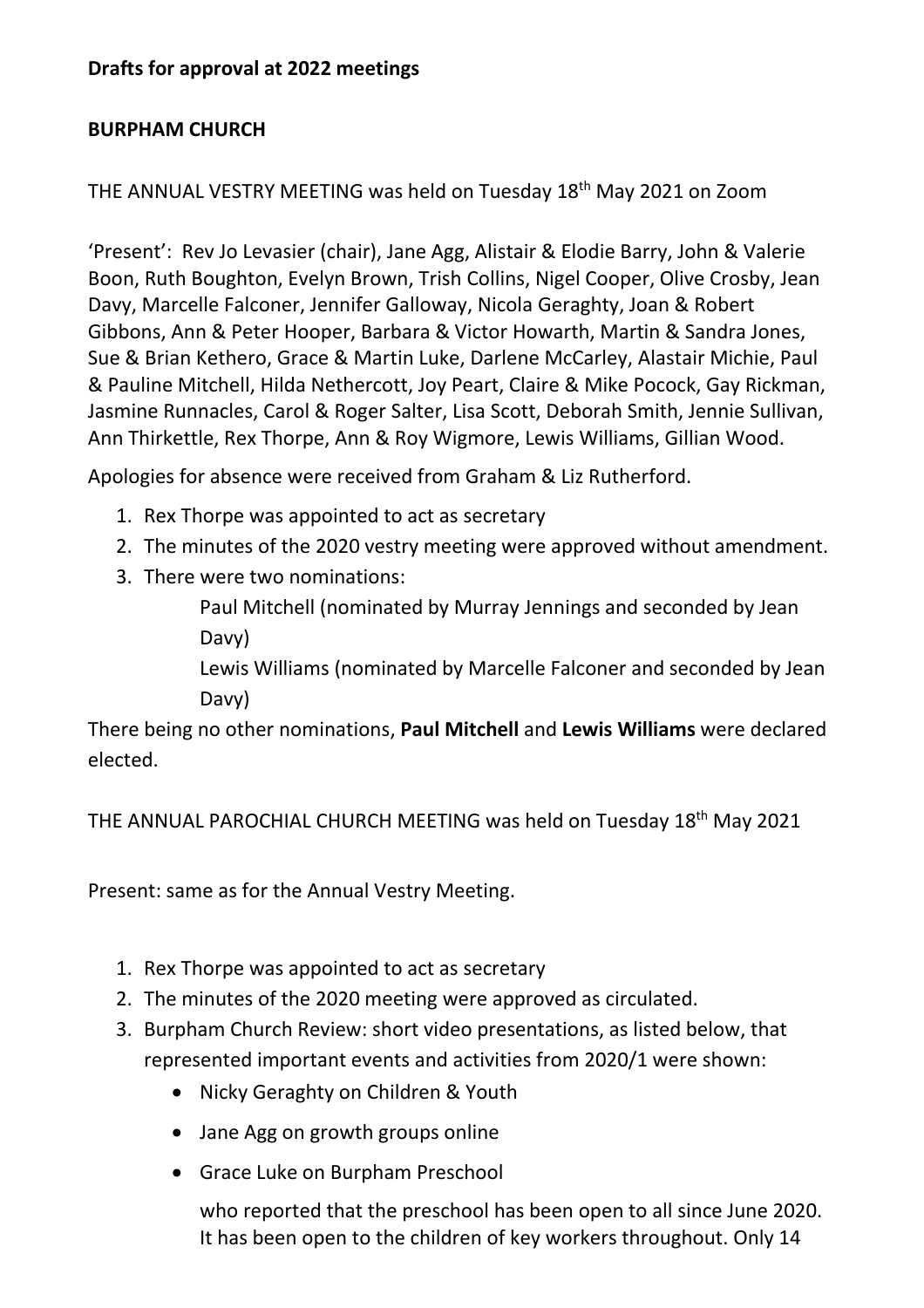children were attending when it restarted for a new academic year in September, but this soon rose to 24 with a record number of aged 2 years.

- Jennie Sullivan as retiring churchwarden spoke about the extra insight of all the activity at church she has gained. An increased load at work and at Happy Child means she has to step down.
- Paul as churchwarden spoke about the well-attended prayer meetings on Zoom
- The Mission Action Team

about the large donations to Mission Partners that were made possible out of the tithe of the exceptional gift. Street Angels. CAP. Burpham Christmas blessings. Foodwise. Friends International – specially challenging for overseas students this year. Money has enabled there to be international chaplains on the campus of Surrey University. Happy Child money kept the charity going through the Covid-19 crisis in Brazil. Also repairs to the buildings.

These video reports were available on the church website the day after the APCM

- 4. Jo mentioned the Report on Fabric and Goods which was available online
- 5. Overview of Financial Information

Martin Jones gave a presentation on the 2020 Accounts which had been approved by both the PCC and the independent examiner. He reported that the church's income from voluntary donations has held up well though the year. However, when the exceptional gift is stripped out, there is an underlying deficit of about £20,000. Martin explained the apparently large increase in staff costs was caused by less than usual expenditure in 2019 because of a vacancy for a youth worker and exceptional expenditure to support covid-19 activities. There has been no change in staffing levels. Martin also explained that the short-term loan to the diocese of about £200,000 will be repaid gradually over the period 2021-3. About £13,000 is retained for MAT projects to be used as the county and world come out of the pandemic.

Martin Jones thanked Alastair Michie for his time and careful work as independent examiner to the completion of the 2019 accounts and reported that the 2019 accounts have been signed off by Alastair.

Martin had addressed in his presentation two questions from members of the church that he had received in advance. Jo invited further questions on financial matters from those 'present'. There were no further questions.

The meeting accepted the Annual Report and 2020 accounts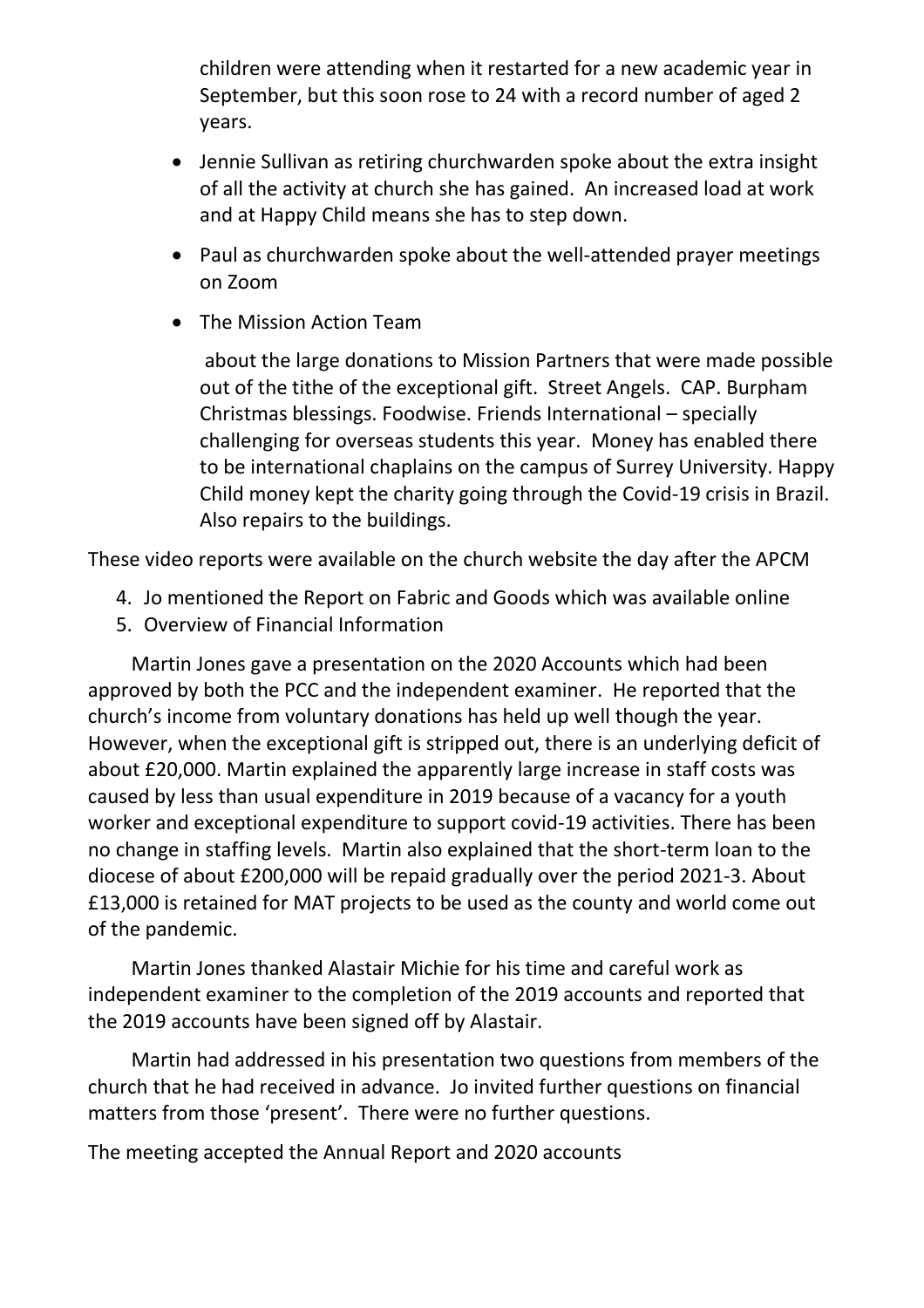- 6. Report on Electoral Roll 130 (125 in 2020)
- *7.* Election of Deanery Synod Lay Representatives: no nominations
- 8. PCC elections

Jo thanked Ella Nash and Joan Gibbons for their faithful service as members of the PCC. She declared that the following nominations had been made:

Martin Jones, nominated by Jean Davy and seconded by Marcelle Falconer.

Debbie Smith, nominated by Gillian Wood and seconded by Ann Wigmore

Grace Luke, nominated by Rebecca Hughes and seconded by Debbie Smith

Further nominations were invited but none were forthcoming.

As the number of nominations did not exceed the number of vacancies, Martin Jones, Debbie Smith and Grace Luke were elected for three years.

9. Re-appointment of independent financial examiner.

Andrew Wye was appointed to act for the accounts for 2021.

10. Minister's Remarks part I

Jo thanked the church for its good humour over the difficult last six months. She looked forward to the further reopening of church but with no certainty as to timing. She mentioned the questionnaire about future activities and indicated that had shown a wide range of views. The only consistent things were the need for flexibility in service types and a dislike of being on rotas. Jo said that the church leadership is looking into getting the equipment needed to broadcast/record services from church. Jo invited the church to pray for God's will to become clear.

Jo reported that there is no plan to reopen St Luke's yet. The PCC has designated most of the exceptional gift for major projects. One idea is for a community café at one of our two locations. The church is making a grant application to Guildford Borough Council for additional funds to make this idea reality. However, with a change of churchwarden and James being suspended from ministry, decisions are unlikely to be made before the autumn. Jo concluded the first part of her remarks with a prayer for the peace of Christ rule in all our hearts.

Jo invited questions from those attending of any matter covered so far at the APCM. No questions were forthcoming.

11. Minister's Remarks part II

Jo expressed her thanks to and appreciation of the whole church family.

She mentioned a number of individuals who had or were making special contributions amongst whom were:

Jane Agg, Debbie Smith and Ann Wigmore for devising, trialing and running the Zoom call from the APCM from CHS.

Darlene McCarley for devising and presiding over Zoom Communion on Thursdays